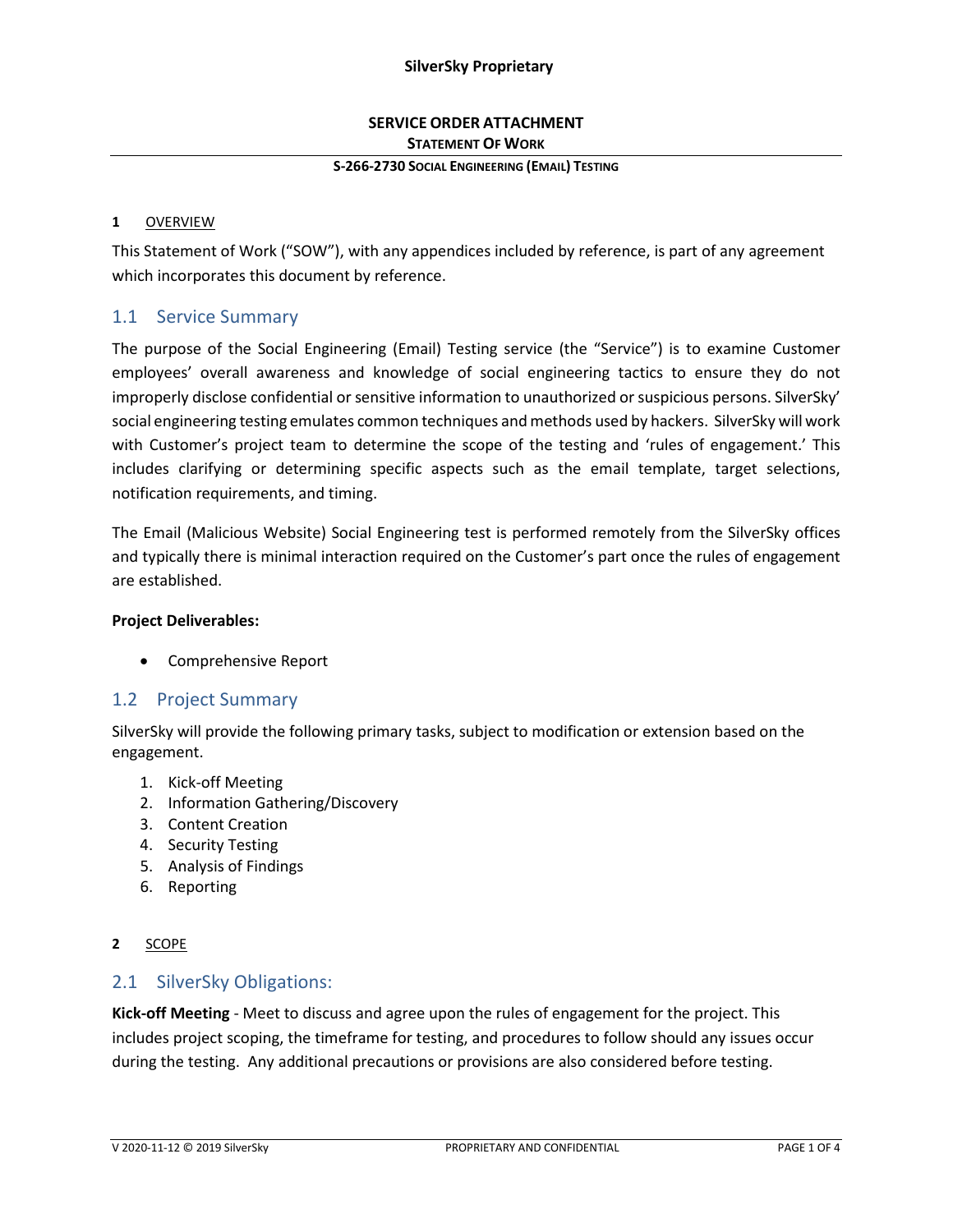**Information Gathering Phase** - Use Customer input to identify or a supplied list of users and departments to test against. SilverSky recommends sampling from several high-risk departments, such as executive, finance, help desk, and/or customer support, to help determine if certain departments require more extensive training and oversight.

**Content Creation Phase -** Draft email content designed to gain the users' trust. SilverSky works with Customer project manager to select from our large library of crafted emails, selecting one to adapt to Customer specifics. The resulting lure appears to come from a trusted source, either internal or an outside partner. If the customer wishes to further fine-tune the lure, additional customization is available as a surcharged service. During the testing, SilverSky will build an email containing junk advertising ("spam") content, words and phrases and a link that points back to a test server

**Security Testing Phase** – Testing is performed in two phases. Phase one is a simple pre-test of the customers email filter to determine if the email is blocked by the existing email security before reaching a user's inbox. If content is blocked, SilverSky will note this in its testing and then will work with Customer technical staff to determine how to allow the content temporarily through the filters. SilverSky will provide best practices in security configuration to get the phishing email into the user's inbox, but it is ultimately the responsibility of the customer to assure delivery from the server into the user inbox. SilverSky will provide multiple pre-test deliveries if required to help customer test inbox delivery. The second phase of testing will include testing of the agreed-upon email user list to determine user reaction to the lure.

**Analysis of Findings Phase** – SilverSky will compile and analyze the data generated from the assessment, and categorize statistics from the test. This analysis is the basis for recommendations on effectiveness of social engineering education among the user population and specific users who may need be targeted for additional training opportunities.

# 2.2 Deliverables

At the conclusion of the assessment, SilverSky will provide a comprehensive report composed of an executive summary and a detailed findings section. Customer will have an opportunity to review drafts of the report and SilverSky will deliver a final version after joint review with Customer.

**Executive Summary -** The executive summary summarizes the results of the assessment. It is intended for upper management and board of directors and includes:

- Overview of assessment results
- Key findings and recommendations

**Detailed Findings -** The detailed findings section describes the assessment results in detail. It is intended for management, administrators, and other operations personnel and includes:

- Outline of the terms of the engagement
- Social Engineering results detail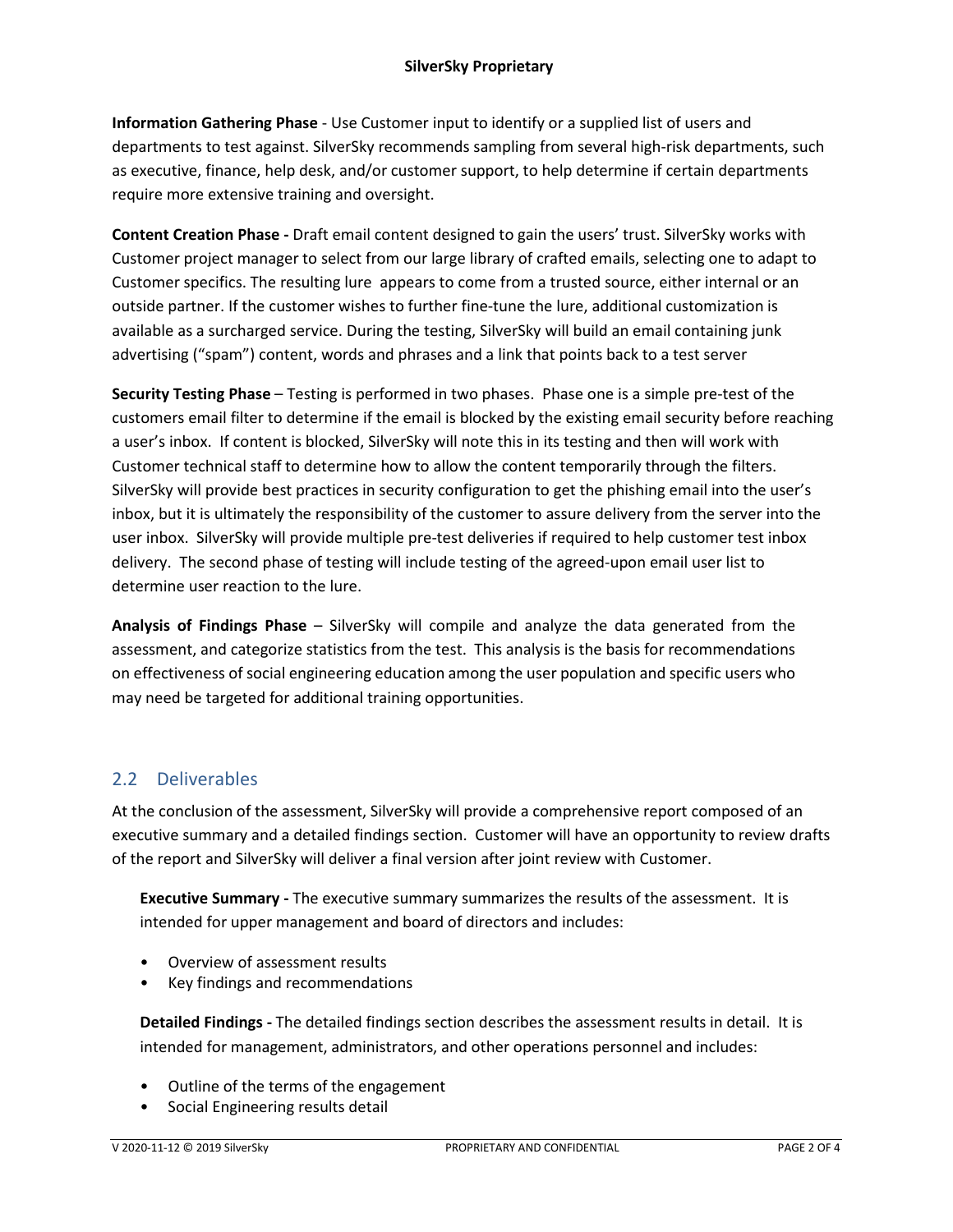- Details of pass / fail of each target
- Template(s) details used during the test.

# 2.3 Out of Scope

Any activity not explicitly included in this SOW is considered out of scope. In the event that Customer requests additional services, such services will be the subject of a change request.

### **3** CUSTOMER OBLIGATIONS AND ASSUMPTIONS

Services, fees and work schedule are based upon the assumptions, representations and information supplied by Customer. Customer's fulfilment of these responsibilities is critical to the success of the engagement.

## 3.1 Customer Obligations

- **Project Liaison** Designate an authorized representative to authorize completion of key project phases, assign resources, and serve as project liaison
- **Access**  Ensure SilverSky consultants have access to key personnel and data requested
- **Resources** Furnish SilverSky with Customer personnel, facilities, resources and information and perform tasks promptly
- **Cooperation** Ensure all of Customer's employees and contractors cooperate fully with SilverSky and in a timely manner. SilverSky will advise Customer if increased Customer participation is required in order for SilverSky to perform the Service under this SOW.
- **Documentation** Timely deliver all documentation requested by SilverSky including Customer's security policies, network diagrams, server listings, and procedures

## 3.2 SilverSky Assumptions

- Customer will provide SilverSky with reasonably requested information upon which SilverSky can rely to be current, accurate, and complete.
- Customer will provide access to Customer's personnel who have detailed knowledge of Customer security architecture, network architecture, computing environment, and related matters.
- Customer will provide access to Customer's personnel who have an understanding of Customer's security policies, regulations, and requirements.
- Customer will evaluate SilverSky deliverables and immediately notify SilverSky of any perceived problems or issues with SilverSky obligations.
- SilverSky will immediately notify Customer of any perceived problems or issues regarding Customer obligations.
- Customer is responsible for any additional costs if SilverSky is unable to perform the Service due to Customer's delay or other failure to fulfill its obligations under this Statement of Work.